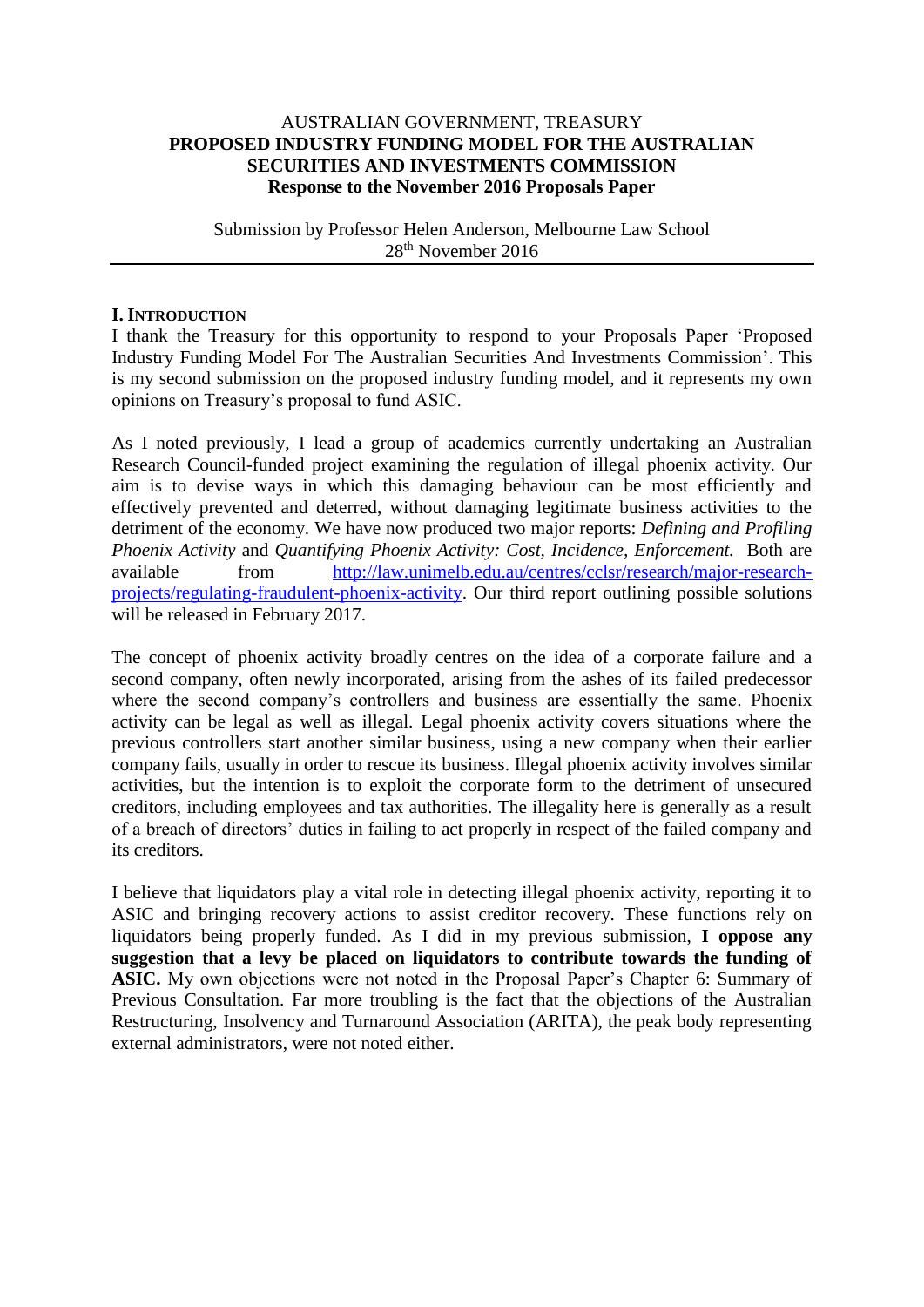# **II. LIQUIDATORS' ROLE IN RELATION TO ILLEGAL PHOENIX ACTIVITY**

I refer Treasury back to my earlier submission but summarise its points as follows:

- ASIC refers to liquidators as 'gatekeepers' but this is not their statutory role.
- Liquidators have legal obligations to finalise the affairs of the company, distribute assets to creditors, and report to ASIC.
- Unlike all of the other regulated populations addressed in the proposals paper, liquidators of insolvent companies are **dealing with insolvent clients** where there may not be enough money to pay for their services.

Liquidators are financially squeezed by

- ASIC, which expects liquidators to be their investigators and enforcers;
- creditors, who want the insolvent company to pay as little as possible to liquidators so their own returns are maximised; and
- courts, who expect remuneration to be 'proportional'<sup>1</sup>: less may be charged for small insolvencies even if a thorough investigation would cost more.

Since the usual aim of illegal phoenix activity is to ensure that creditors such as the Australian Taxation Office and employees are not paid what they are entitled to, **liquidations of phoenixed companies commonly have few or no assets**. Illegal phoenixing succeeds because the very act of stripping assets from the liquidated company deprives the liquidator of the means to be paid for making a proper investigation. Section 545 of the *Corporations*  Act makes it clear that there is no obligation to conduct any investigations beyond the bare minimum required for the statutory report.

In simple terms,

**.** 

- the proposed industry funding levy operates as an additional cost on liquidators' practices;
- the less money liquidators have, the less investigation work they can perform for ASIC; and
- this is a *negative* outcome for ASIC, not a positive outcome.

### **III. THE PROPOSED LEVY**

I have three concerns over the proposed levy:

• ASIC does not need the money

As noted previously, ASIC generates huge profits for the government. According to ASIC's latest annual report, 'ASIC raised \$876 million for the Commonwealth in fees and charges, an increase of 6.4% from 2014-15'. Its total operating expenditure was \$371 million. Why run the risk of interfering with liquidators' investigations of wrongdoing during insolvency for the sake of \$8.5million, when ASIC turns a profit of over half a billion dollars?

Assetless Administration Fund now included

The Proposals Paper makes it clear that the Assetless Administration Fund – a fund that liquidators apply to for funding of investigations where there are insufficient assets to cover their fees – will now be included in the model.<sup>2</sup> There were already significant problems for liquidators in obtaining this funding, which in any event is limited and depends upon a prior

 $1$  An excellent summary of the recent cases is available at

<http://www.cbp.com.au/publications/2015/december/remuneration,-expenses-and-proportionality-an-up> <sup>2</sup> Proposals Paper, 7 and 8.